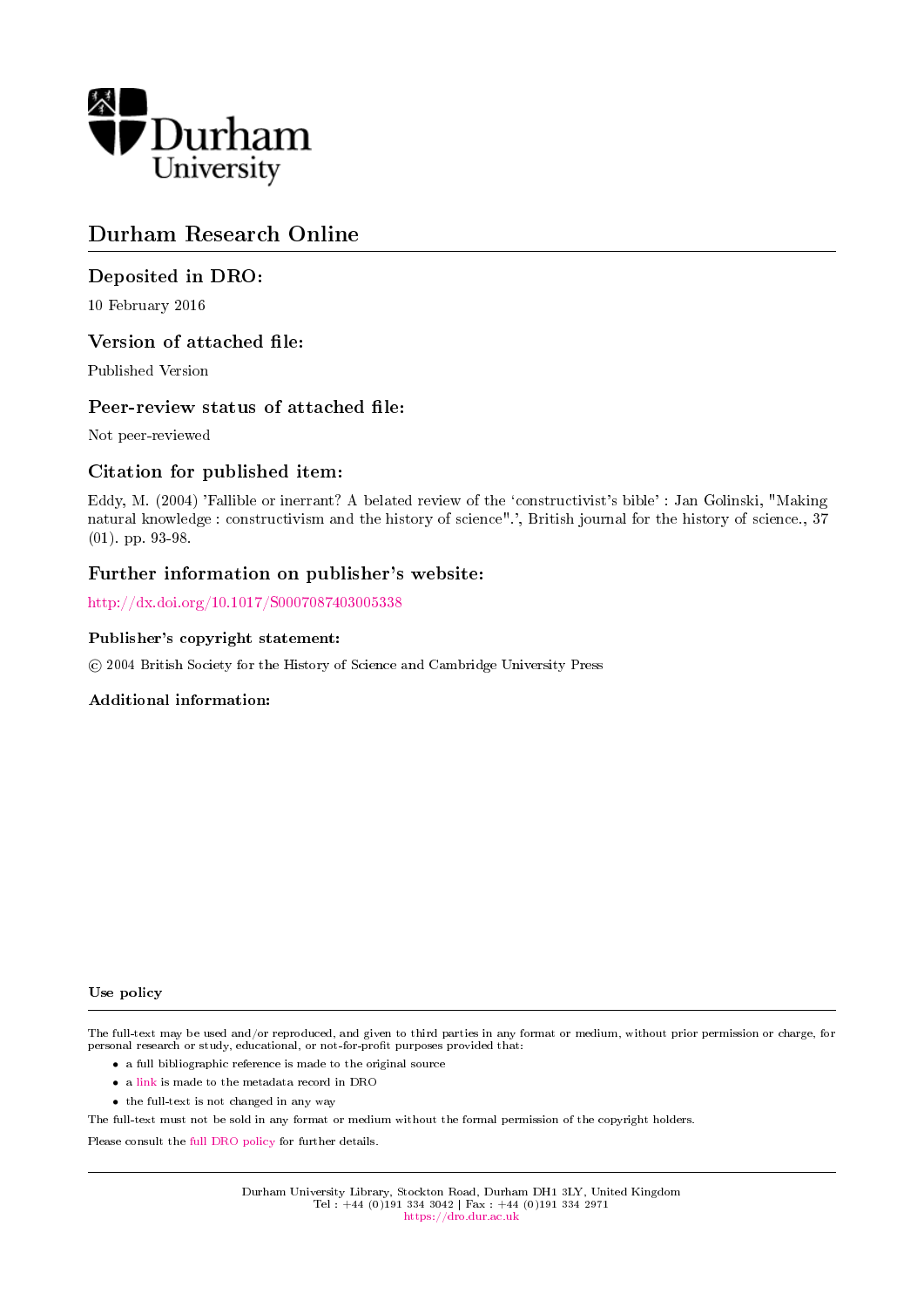# Essay review

### Fallible or inerrant? A belated review of the 'constructivist's bible'

Jan Golinski, Making Natural Knowledge: Constructivism and the History of Science. Cambridge History of Science. Cambridge: Cambridge University Press, 1999. Pp. xiv*+*236. ISBN 0-521-44913-8. £15.95 (paperback).

When Jan Golinski's Making Natural Knowledge was published in 1998 it was generally applauded for its ecumenical stance between the empirical ' art' of historians and the theoretical focus of the social sciences. Indeed, such a middling position was a unique approach to be taken in wake of the ' science wars' and this, in combination with the book's clear organization and (for the most part) forthright prose, quickly earned it a place upon HPS, STS and SSK postgraduate reading lists. Now, five years since its first edition was published (hardback, 1998), the work has become a standard introduction to historically minded scholars interested in the constructivist programme. In fact, it has been called the 'constructivist's bible' in many a conference corridor. Since the book has attained such a status (and since it has not been reviewed in the  $BIHS$ ), it is perhaps worth reflecting on whether or not such canonical text (to use a biblical analogy) is fallible or inerrant – especially in relation to its content and pedagogical efficacy.

### Claims and content

A quick search for Making Natural Knowledge on any social sciences reference index (or any other humanities database for that matter) is guaranteed to turn up a substantial amount of works that cite the book. If one takes the time to pursue these citations, it becomes quite clear that the book, for better or for worse, has become a rhetorical commonplace for scholars wishing to pay a footnote to the constructivist position (which is quite ironic considering Golinski's own work on science and rhetoric). This, considered in combination with the fact that most postgraduate students are often asked to read only the parts of the book that are relevant to their course, suggests that it is becoming one of those works that is more often cited than read. Bearing this in mind, the following section offers review of the book's claims and content. For those who are intimately familiar with the book's entire scope, such a recap might be all too familiar. If this is the case, I recommend skipping over the next few paragraphs and turning to the second section where I address aspects of the book's pedagogical usefulness.

As stated in the preface, the book is both a work of an uncertain genre and an 'extended historiographical essay'. Golinski loosely defines 'constructivism' to be a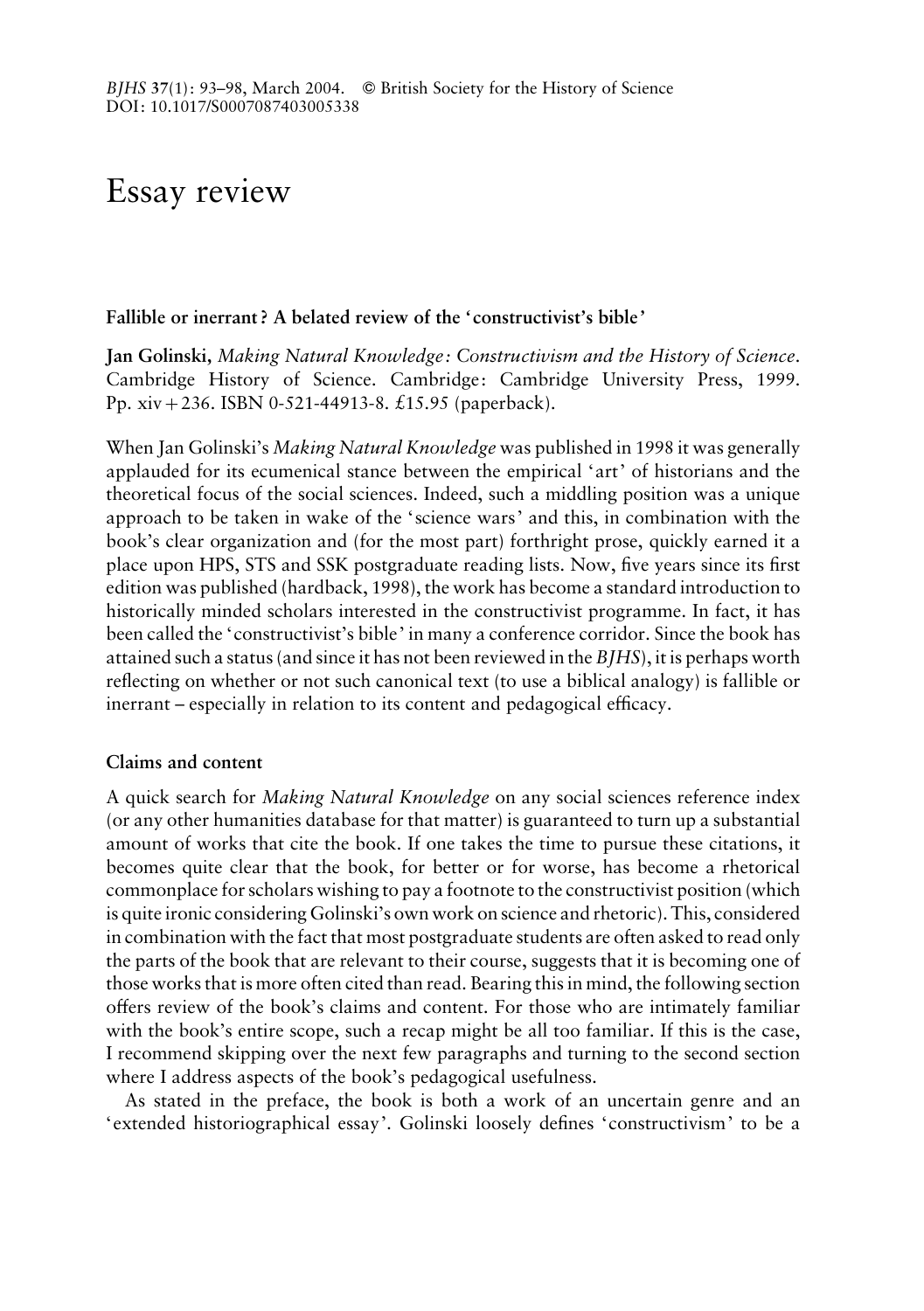### 94 M. D. Eddy

'methodological orientation [rather] than a set of philosophical principles; it directs attention systematically to the role of human beings, as social actors, in the making of scientific knowledge' (p. 6). Although he does not give a specific definition of what he means by ' science', the very title of the book and his use of the term indicate that he sees it as the creation and manipulation of natural knowledge. His thesis is that the history of science can be enhanced by the questions posed by the constructivist programme and he supports this claim by summarizing an admirable amount of secondary literature. He contrasts the constructive approach with that of 'conservative writers' (p. 163), a term used to represent historians who have reservations about applying the sociological perspectives offered by constructivism. Even though it is not specifically stated in the Introduction, a sub-thesis that runs throughout the book is that constructivism can potentially deliver the history of science from microhistories (studies that concentrate only on small spans of time) which do not adequately consider the larger social factors that influence local scientific communities. The organization of each chapter is rather straightforward; he presents one or two constructivist ideas at the beginning and then seeks to illustrate how they have been (or could be) fruitfully applied to the practice of writing scientific history.

As its title indicates, Chapter 1 is 'An outline of constructivism' as relevant to the history of science. Beginning with a largely sociological interpretation of Kuhn's 1962 The Structure of Scientific Revolutions, it moves on to explain how Kuhn inspired Edinburgh's Strong Programme to investigate the role played by social causation in scientific beliefs. It then shows how this programme contributed to the emerging field of the sociology of scientific knowledge during the late 1970s and how this led to several different forms of sociologically influenced histories of science during the 1980s and 1990s. Having summarized the emergence and basic tenets of 'constructivism', the remaining chapters seek to demonstrate how this perspective can be applied to 'mapping the social profile' (p. 46) of science via historical studies.

After addressing the initial influence of Robert Merton's teleological internal/external thesis upon early constructivists, Chapter 2 explains how later sociological histories deconstructed this historiographical typology, thereby paving the way for studies which addressed how social factors influence the way in which institutions – academies, courts, universities, laboratories and lecture theatres – foster and then disseminate experimental knowledge. Having shown the relevance of constructivism to such institutions, Golinski uses the first part of Chapter 3 to focus on the laboratory, a place traditionally considered to be the epicentre of the scientific endeavour. His main objective is to demonstrate that constructivism has shown that laboratories do not exist in a social vacuum. The rest of the chapter goes on to summarize historical studies which have investigated how social factors are involved in validating the natural knowledge generated by laboratories, museums and fieldwork sites.

Chapter 4 treats scientific discourse; that is, the use of rhetoric and hermeneutics to communicate natural knowledge. The first half advances a claim which was initially developed in his Science as Public Culture (1992), namely that rhetorical analysis (in the classical sense) can be used by historians to investigate how convention, audience, situation and form influence the reception and exchange of natural knowledge. The second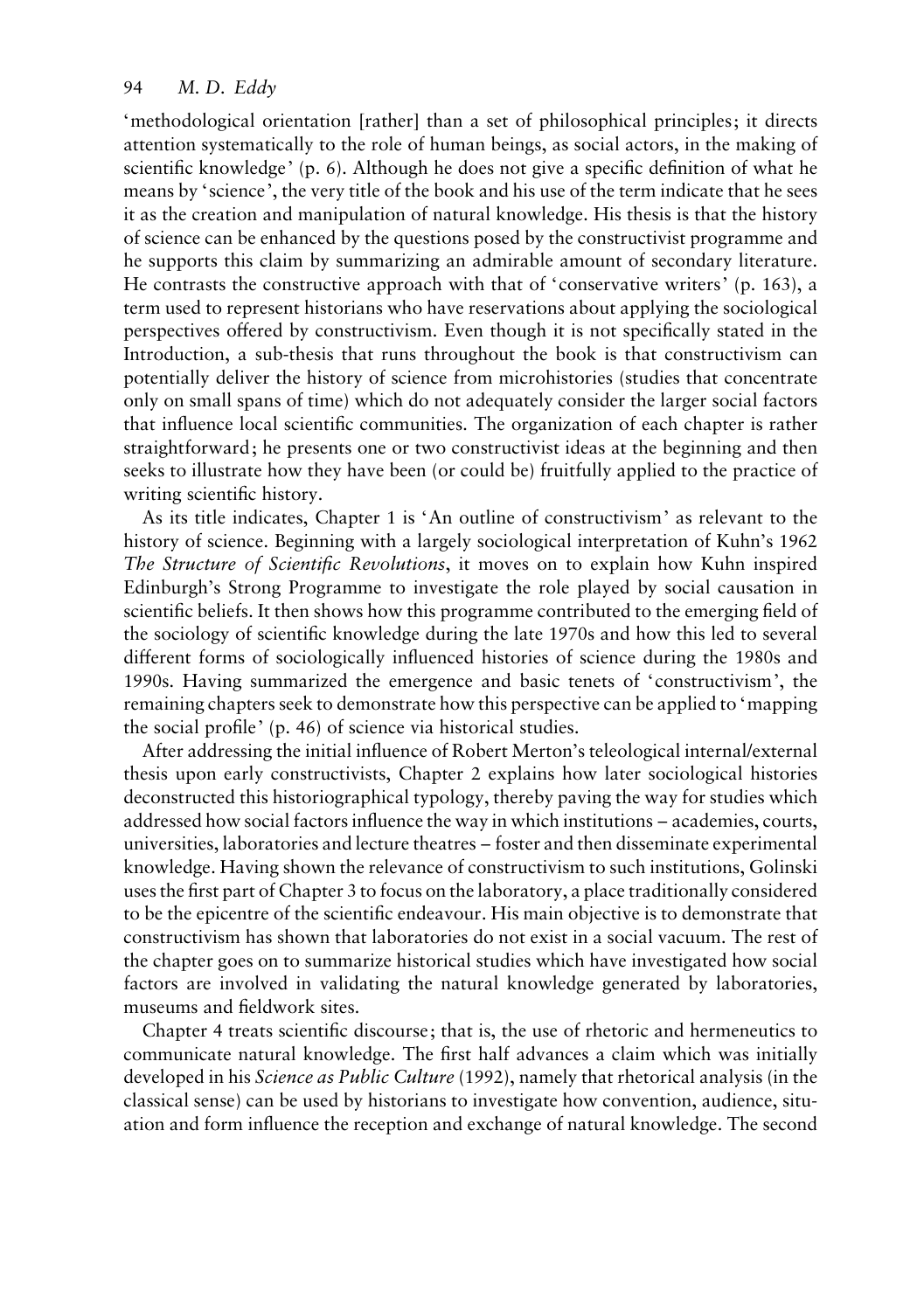half of the chapter addresses hermeneutics, which Golinski defines to be an endeavour that 'is concerned with how meaning is constructed by the interpreters of discourse' (p. 120). This is evidently his own definition and although it harmonizes with the goal of his book, it does leave one to wonder if it is nuanced enough to include the hermeneutical positions of several of the philosophers who are subsequently cited – Gadamer, Heidegger, Ricoeur and Wittgenstein, for example. Based on his conception of hermeneutics, Golinski advances three 'categories of analysis' (semantic, semiotic and narratological) (p. 127) and then proceeds to cite studies which have used such a methodology.

Building on Chapter 3's treatment of experimental knowledge and Chapter 4's interest in how scientific ideas are communicated, Chapter 5 turns to instruments and visual images that have been traditionally associated with the laboratory. Golinski's treatment of instruments emphasizes that they are constructed objects and as such are only as infallible as their users. Furthermore, their correct usage and the interpretation of their results often depends on tacit forms of knowledge that can only be taught in a local setting. This issue of interpretation then leads into the second part of the chapter where he discusses the visual rhetoric and hermeneutics of scientific images (p. 146). He suggests that these can be studied empirically in relation to how setting, function and technology contributed to their formation and reception.

After a brief recap of the book's goals, Chapter 6 addresses a concept that has become very popular in the social sciences over the past two decades: culture. Golinski once again challenges unnamed 'conservative writers' by asserting that the social focus of the constructivist gaze offers a new concept of culture that is not fettered to an overt dedication to intellectual history. By looking at science from this wider perspective, he believes that this will encourage studies that concentrate on cultural networks rather than on scientific localities – a development that would bring scholars one step closer to crafting the macrohistories of science mentioned earlier in the book. To illustrate the applicability of this claim, he spends the rest of the chapter discussing metrology; that is, the study of how measurements become standardized in different locations. Building on the constructivist emphasis upon the inherently social nature of scientific networks, he cites several events in the history of metrology which demonstrate that the road to standardization has not been a smooth one. This interest in studies which look at the larger role of science in society sets the stage for the coda where he discusses ' the obligations of narrative'. He returns once again to his contention that most historians of science are currently interested in writing microhistories. He suggests that constructivism's focus on larger social factors has paved the way for a 'new vision' that is interested in ' the re-emergence of big-picture narratives, albeit of a rather different kind from the traditional stories of progressive epistemological accomplishment' (p. 189). The rest of the coda explores this position as evinced in several studies that have used socially oriented historical narratives as an approach to the history of science.

### Pedagogical considerations

As the above summary indicates, this book covers quite a bit of intellectual territory. For those 'conservative' thinkers who are not familiar with SSK or with how sociological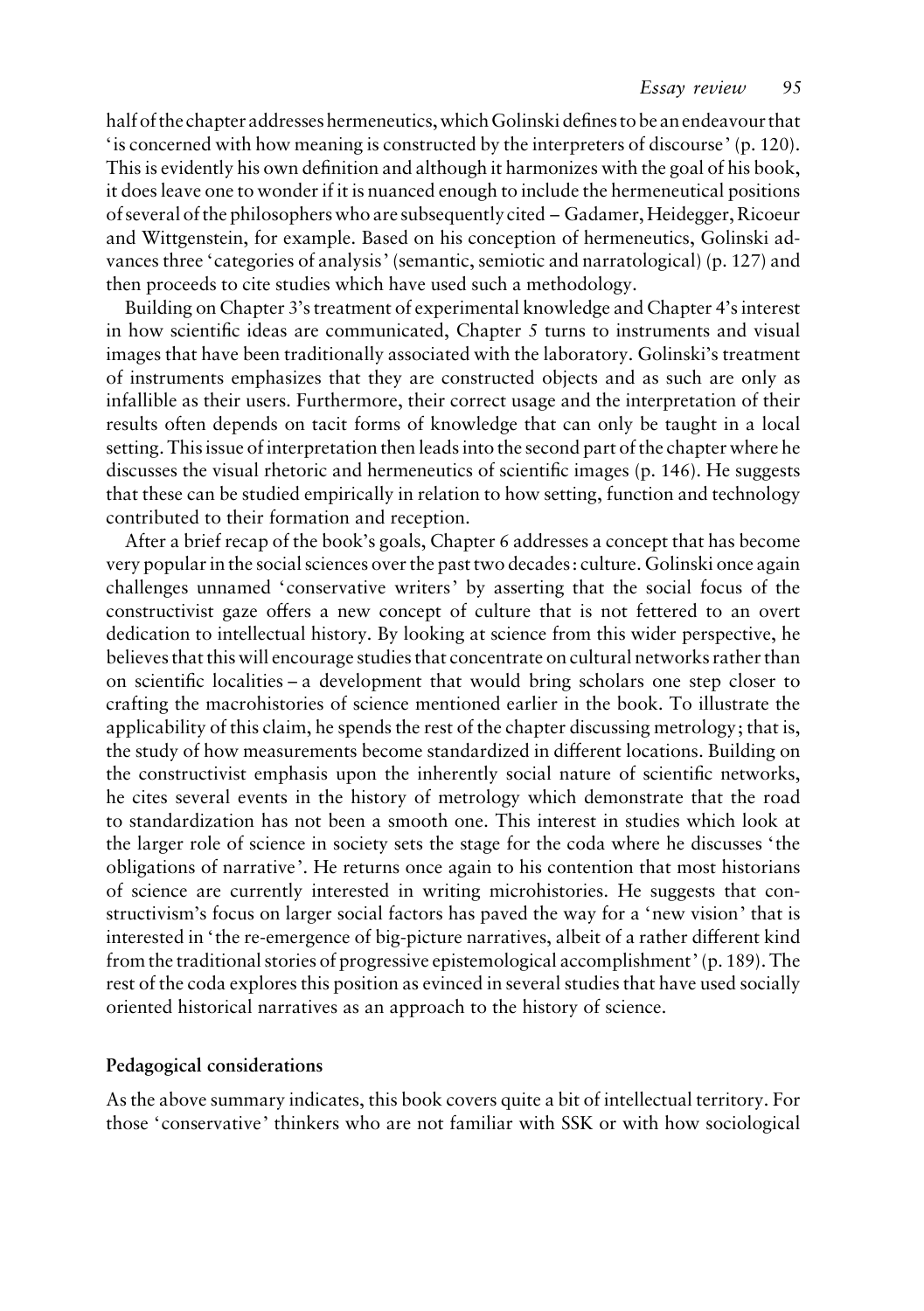### 96 M. D. Eddy

methodologies have been generally applied to the history of science, this is a relatively short book (206 pages) which gives a helpful introduction to a historiographical genre that has generated a significant amount of jargon and secondary material over the past three decades. As can be imagined, the historical studies of Shapin, Bloor and Latour receive considerable attention. For those who are familiar with these authors, some of the summaries of their positions might seem a bit verbose or even contentious. In fact, Golinski's portrayal of the Strong Programme has raised the eyebrows of both historians and sociologists of science;<sup>1</sup> and for a book that is often used to introduce students to SSK studies, this seems rather problematic. Additionally, Golinski's penchant for throwing around the names of a good many twentieth-century philosophers has often confused more than helped the students who take my undergraduate history of science modules. This difficulty is usually not a problem for postgraduates, because most of them realize that Golinski generally uses a philosopher's name to represent a certain type of thought or idea as construed by constructivists – so the philosophical content is not as complicated for students willing to use a basic philosophical dictionary.

Despite these and other shortcomings, the book has proven to be rather resilient over the past five years. This is because it fills the notable gap that still exists between how ' science' is represented by theoretically centred sociological approaches and by the more empirically focused historical enterprise (incidentally, the trendy sociological term now used to identify the former practice is ' trace' work). Interestingly, most of the citations paid to Making Natural Knowledge in recent books occur in works that are being pitched at readers who are not prepared or able to wade into the unpredictable (and often inconveniently located) wilds of archival collections (particularly the pre-1800 Europeanbased collections that are painfully inaccessible for a great many North American and Australian researchers). This being the case, it is quite easy to see why the book so often occurs on the syllabi of social science courses which are more interested in the larger narratives of history than the fine specifics of archival work.

Yet, no matter what one thinks of Golinski's blend of sociology and history, it is generally acknowledged that one of the most pressing methodological ambiguities of the book is its rather loose conception of 'constructivism'. Golinski has no problem including philosophically, socially or culturally minded authors who might not wish to be placed in the constructivist tradition – Kuhn being the most obvious example. He defends this methodological egalitarianism by stating that constructivist ideas have provided a theoretical rationale for the studies he has chosen to cite and that this method offers ' the prospect of connecting empirical local studies with more general themes concerning the constitution of scientific knowledge' (p. 80). Fair enough for those willing to accept such a position. However, for the more methodologically (or perhaps pedantically) inclined historians of science out there, Golinski's forthright justification might not be as satisfying. This is because he cites an incredible amount of case studies taken

<sup>1</sup> This was pointed out in the initial reviews of the book. For the historical perspective, see John Henry, 'Calls for a ceasefire in the science wars', Nature (1998), 395, 557–8; for a sociological analysis, see Ingemar Bohlin, 'Making history', Social Studies of Science (1999), 29, 459–80.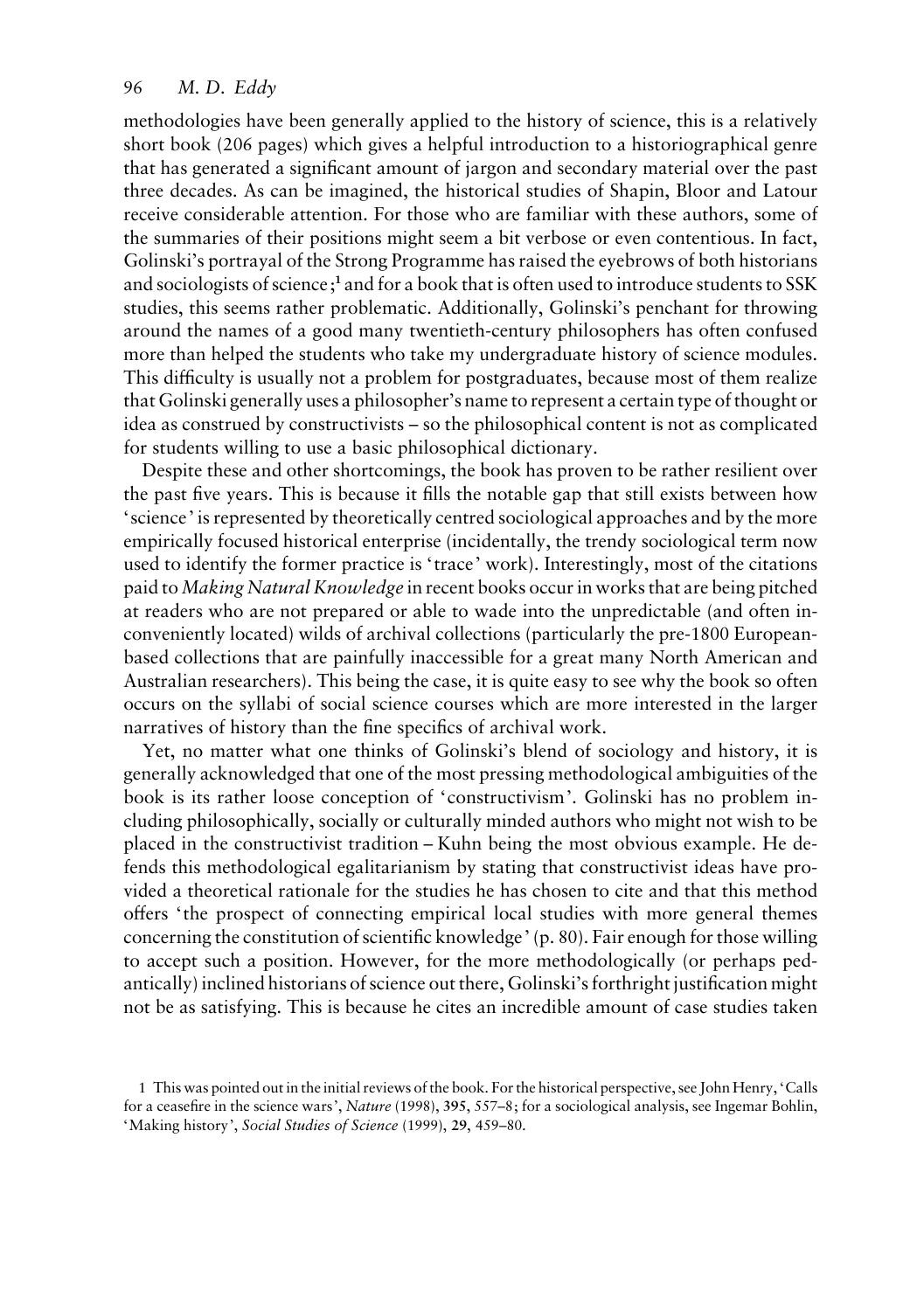from secondary sources. These are most often grouped around the thematic foci of the chapters as summarized above. Although this allows him to give a general structure to the book, such a practice is pedagogically problematic.

First, it allows him to skip over the methodological commitments that led to the conclusions of the very case studies that he is citing. When one digs below these conclusions, it becomes apparent that some of their methodologies are incompatible with each other – and as the first chapter of the book so clearly demonstrates, there are many different methodological variants within constructivism alone and this often influences how the historical data is arranged. Second, Golinski's thematic arrangement allows him to sidestep the fact that the data used in many of his case studies is of a radically different nature, both in terms of where it came from and when it was gathered or created. This is especially problematic when he uses a constructivist theme (sociological questions about the laboratory, for example) to categorize case studies selected from both the modern and the early modern periods (p. 86). Such a practice does not seem to recognize that there is a difference between the source materials of a study conducted on living physicists (who can be queried and where primary documents have not been destroyed and are therefore more abundant) and one conducted on the founders of the Royal Society (who are dead and whose personal notebooks and correspondence have often been lost). These two methodological concerns are significant and although they are obvious to professional historians, they are not so easily spotted by students.

Even though the book is concerned with demonstrating how the constructivist perspective provides new questions that can be asked of the history of science, it is interesting to note that it is relatively silent on how industrious students can use constructivism to unearth new and diverse primary sources that might help them see pre-1900 science from a more social or culturally nuanced angle – a particularly perplexing point for a book interested in addressing scientific historiography. True, Golinski is calling for a new approach to primary sources that have been used for centuries. But this means that he has to rely implicitly on a scientific canon that was largely determined by nineteenth-century historians who were content to eliminate sources that many of today's constructivists would be quite interested in embracing. Because he relies on this traditional canon, the majority of his case studies are based upon sources that were originally selected because of their relevance to institutions like the Royal Society or the ' great men' of science like Copernicus, Galileo, Bacon, Boyle, Hooke, Newton, Lavoisier, Banks, Davy, Faraday and Darwin. By focusing on these men, the very case studies that Golinski uses to propound the relevance of constructivism end up implicitly supporting the conservative position that he is trying to challenge. This being the case, it would seem that one of the crucial goals for the book should have been to suggest how constructivism could be used to reconfigure the scientific canon so that the same people and ideas are not constantly reaffirmed by an older historiographical position. Such an approach would provide constructivism with a stronger foundation from which it could re-evaluate the historiographical representation of scientific ideas, cultures and episodes. It would also allow it to draw from several philosophical (or perhaps ideological) traditions that Golinski only treats in a cursory manner. A case in point is feminism. Instead of reaffirming that the role of women in science has been ignored (p. 91), he could have used